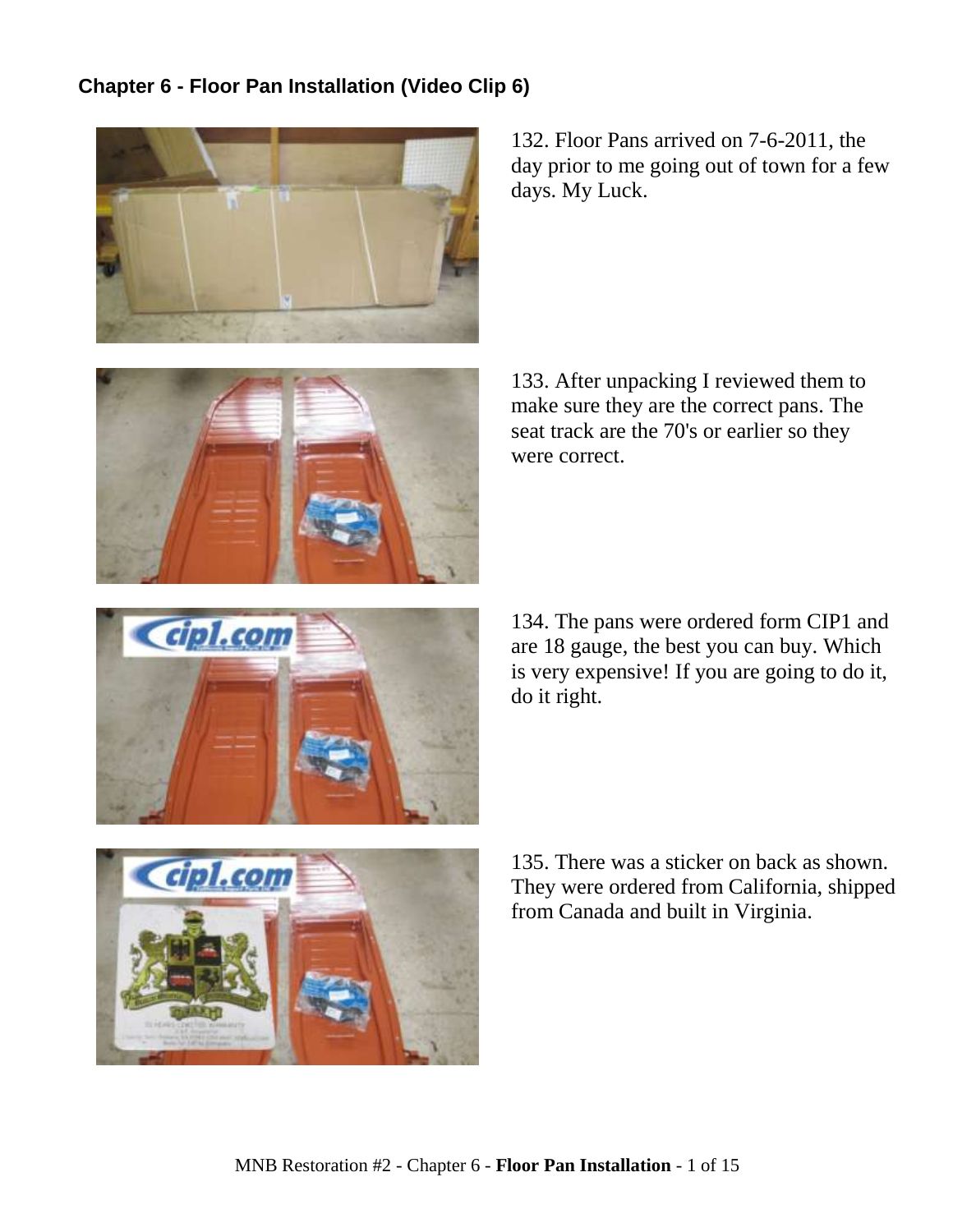







136. Since I have a convertible, I must first cut off the jack stand.

137. It has been 27 Years since I've done this so by the time I got to the second pan I was a semi-pro again..

**Note: I found out later (step 185) that it would be better to make the pan bolt holes oblong since they did not fit perfectly. This will be easier now, instead of than later on, when pan is on the car. Plan on installing the pans, mark the holes, remove the pan to cut the holes to fit, and then re-install the pans.**

138. After a few cuts the jack stand was able to be lifted off, then the weld area could be cleaned.

*(Work on this section - 2 hours)*

139. I wanted to remove the cheap factory prime. I did not want my POR15 put on a cheap factory paint that would come off, likewise my POR15 would also come off. I put on one coat of paint remover.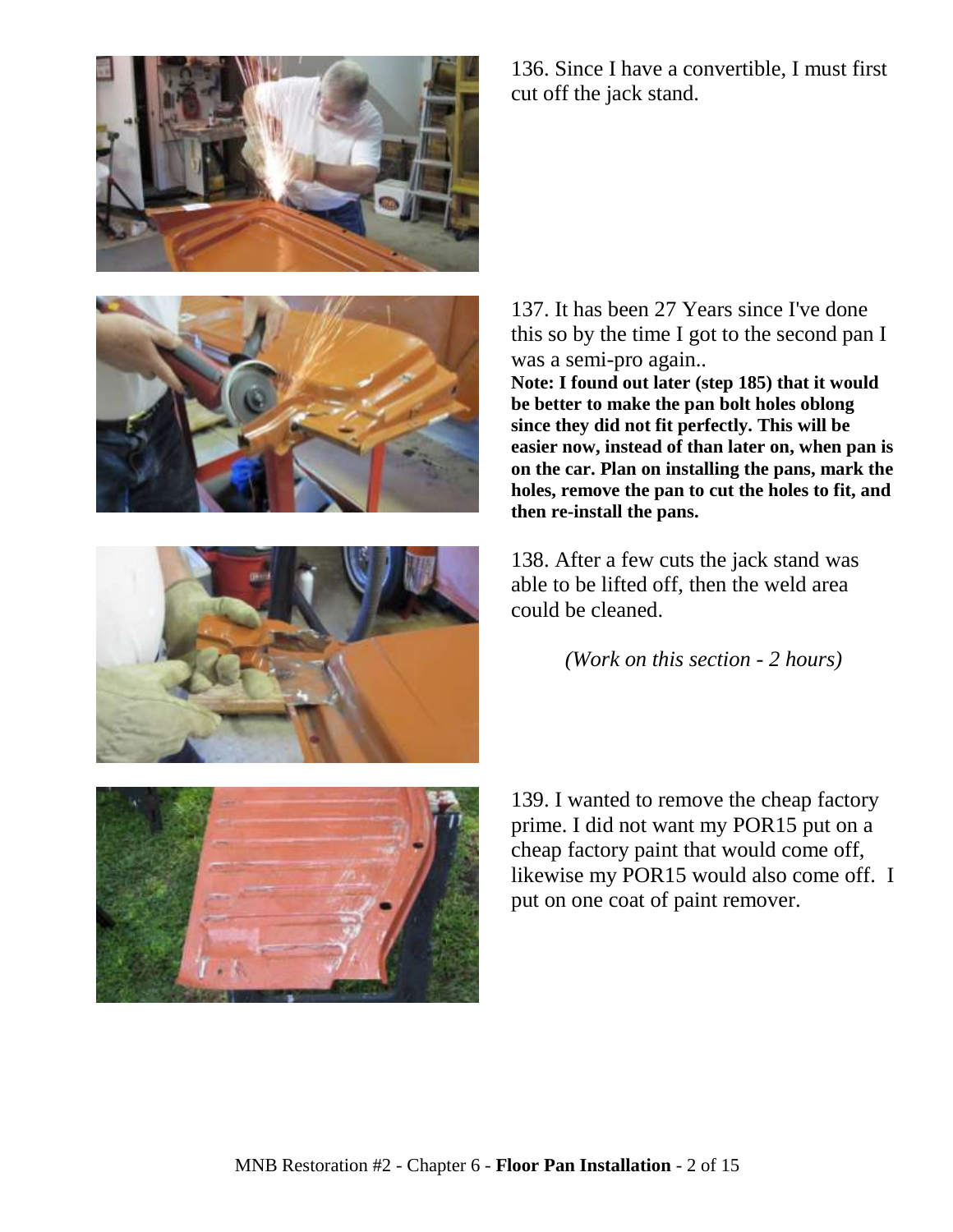



140. Then a second and third coat of paint remover.

141. Three coats of paint remover, a little bit of elbow grease and the floor pan's are all cleaned up. Remember you should be ready to paint quickly since metal start to rust as soon as the air hits it with no protection on.

*(Work for this section - 3 hours)*

142. I masked off the area, with masking tape, so paint will not get on the areas to be welded.





143. After wiping the pans down with a clean rag and then an acetone rub, I painted them with POR15, that I purchased from the Eastwood Co.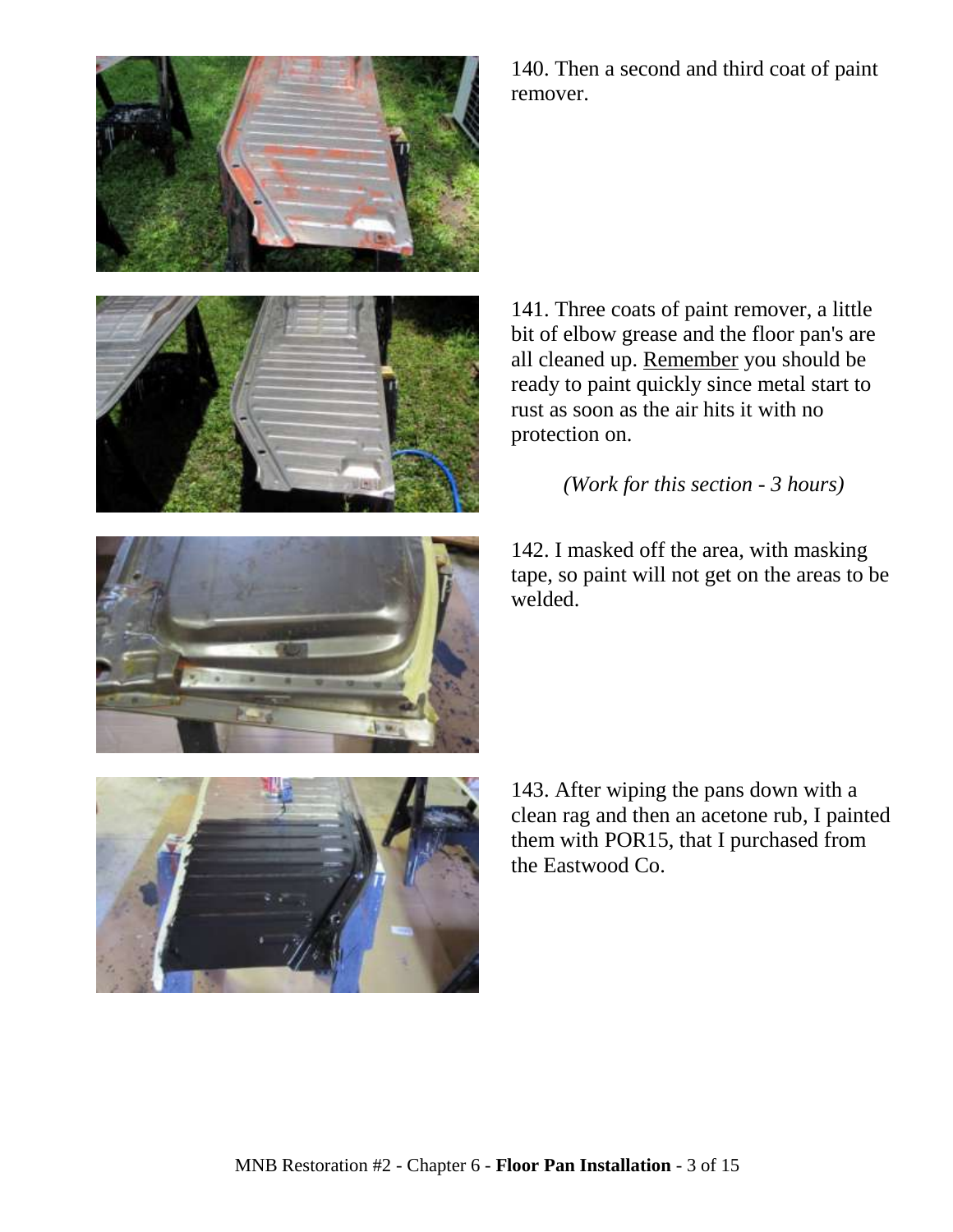



144. The first coat of POR15 completed for both pans.

*(Work on this section - 1 hour)*

145. The second coat of POR15 completed for both pans. A Third coat of POR15 will be painted after the pans are fully installed.

*(Work on this section - 1 hour)*

146. When the second coat has dried, remove the masking tape off of the future weld areas of the floor pans.



147. Rub the masking tape area down with steel wool to remove any tape residue.

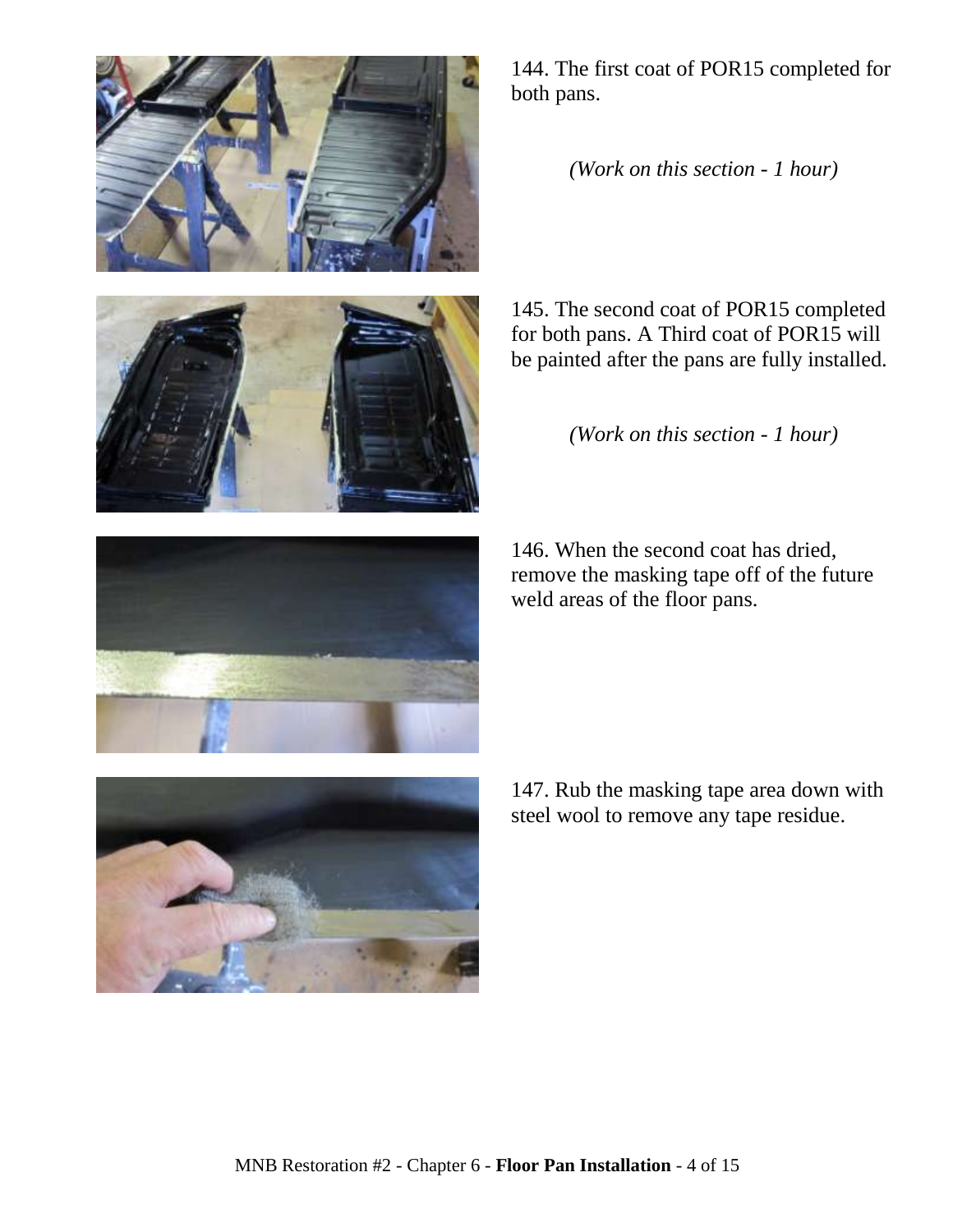

148. Use Self-Etching Weld-Thru Gray Primer and spray a coat over the future weld area.



149. Pan shown with one coat of Self-Etching Weld-Thru Gray Primer sprayed over the future weld area.

*(Work on this section - 1 hour)*

150. Grandson McNeil, marking layout lines for the punch holes.





151. Layout lines are on 2 Inches center per the original manufacture specifications per Walt (my welder) directions.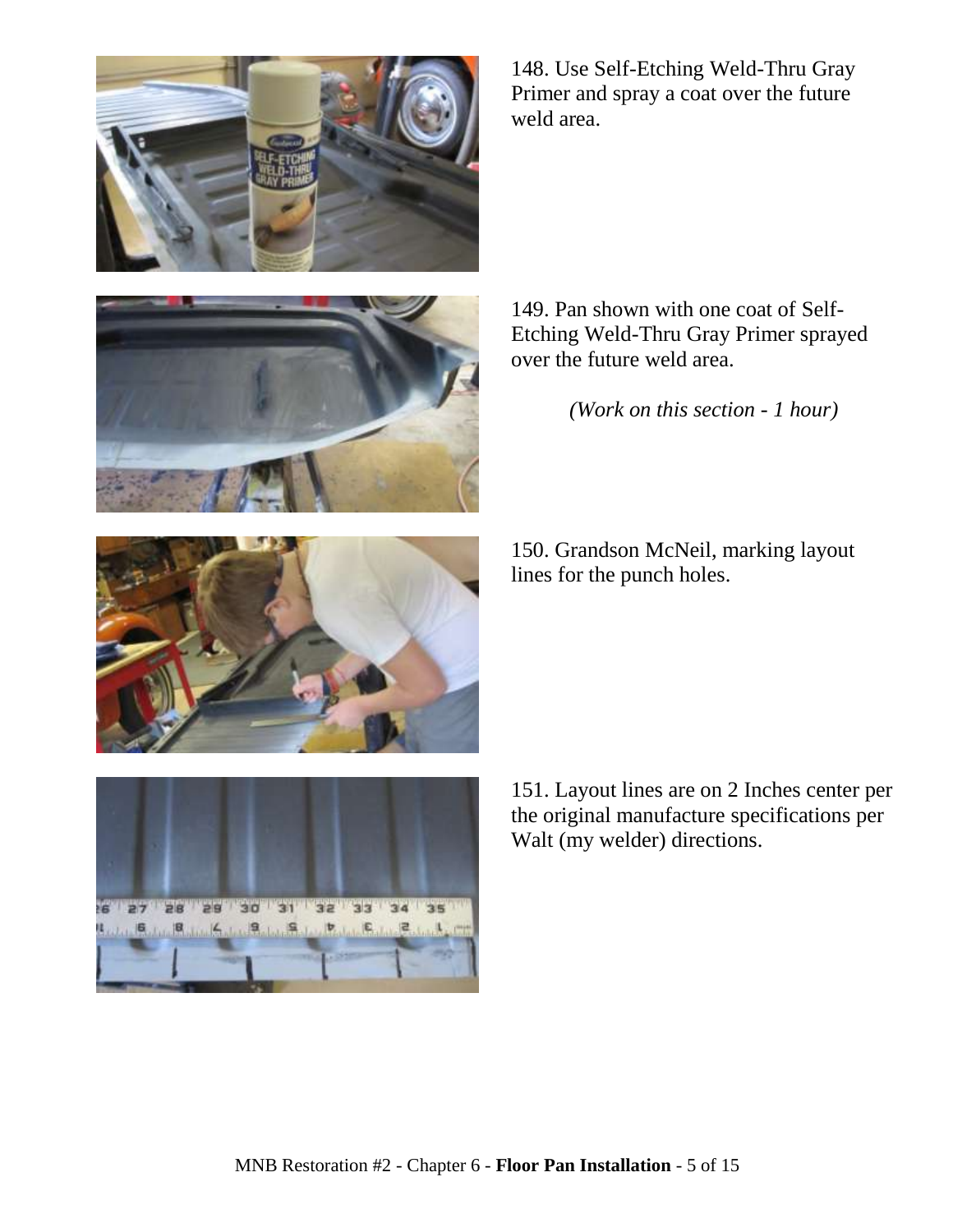





153. McNeil, punching the holes on the second pan.

154. Grandson Andrew, takes a turn in punching holes.



155. Close-up of the holes punched.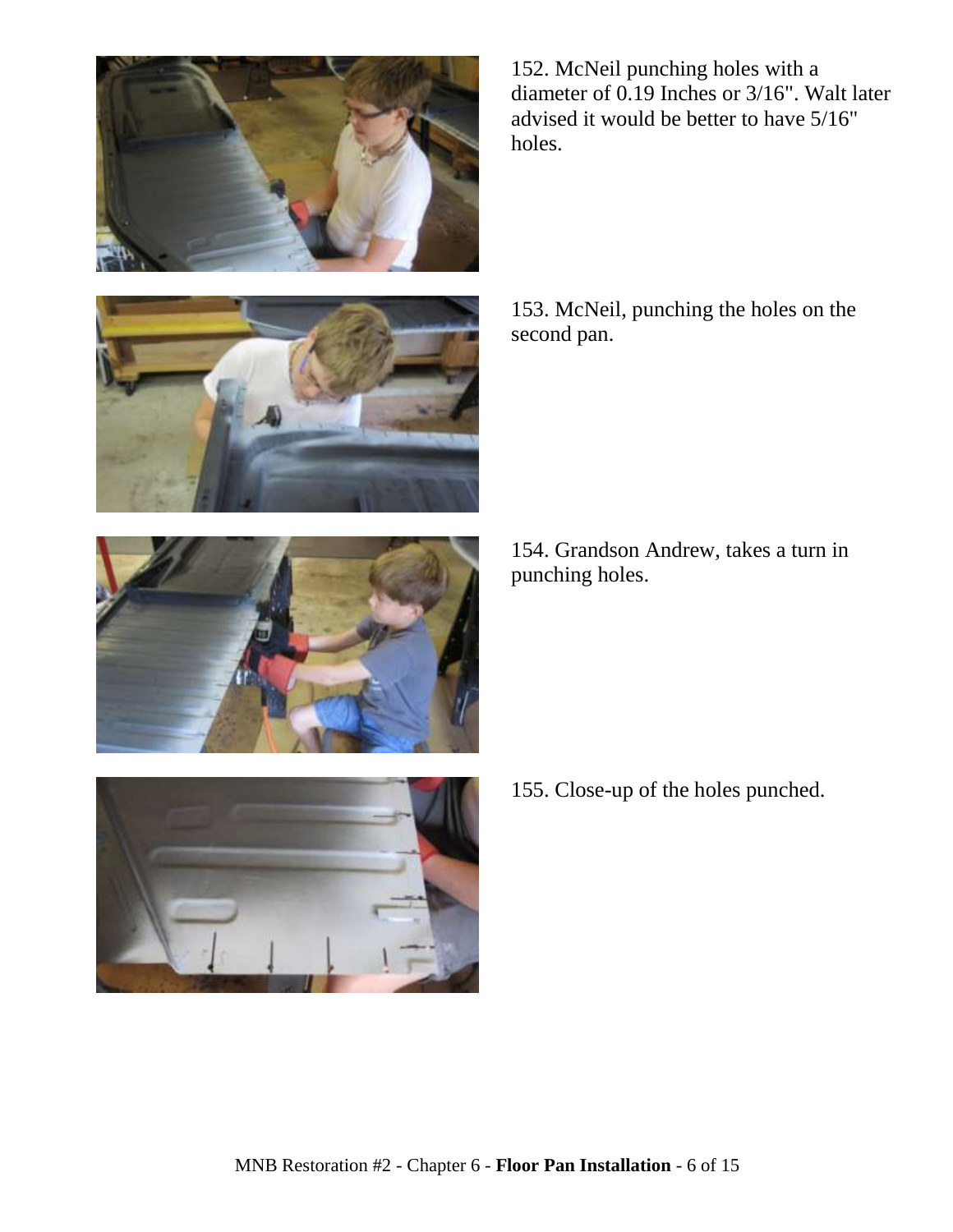



156. McNeil spraying on the self-etching weld-thru gray primer over the holes punched.

157. McNeil sprays on the self-etching weld-thru gray primer over the holes punched.

158. The finished pans prepped and ready for installation.



159. Before installing the pans, move back to the body and sprays on the self-etching weld-thru gray primer over the weld areas.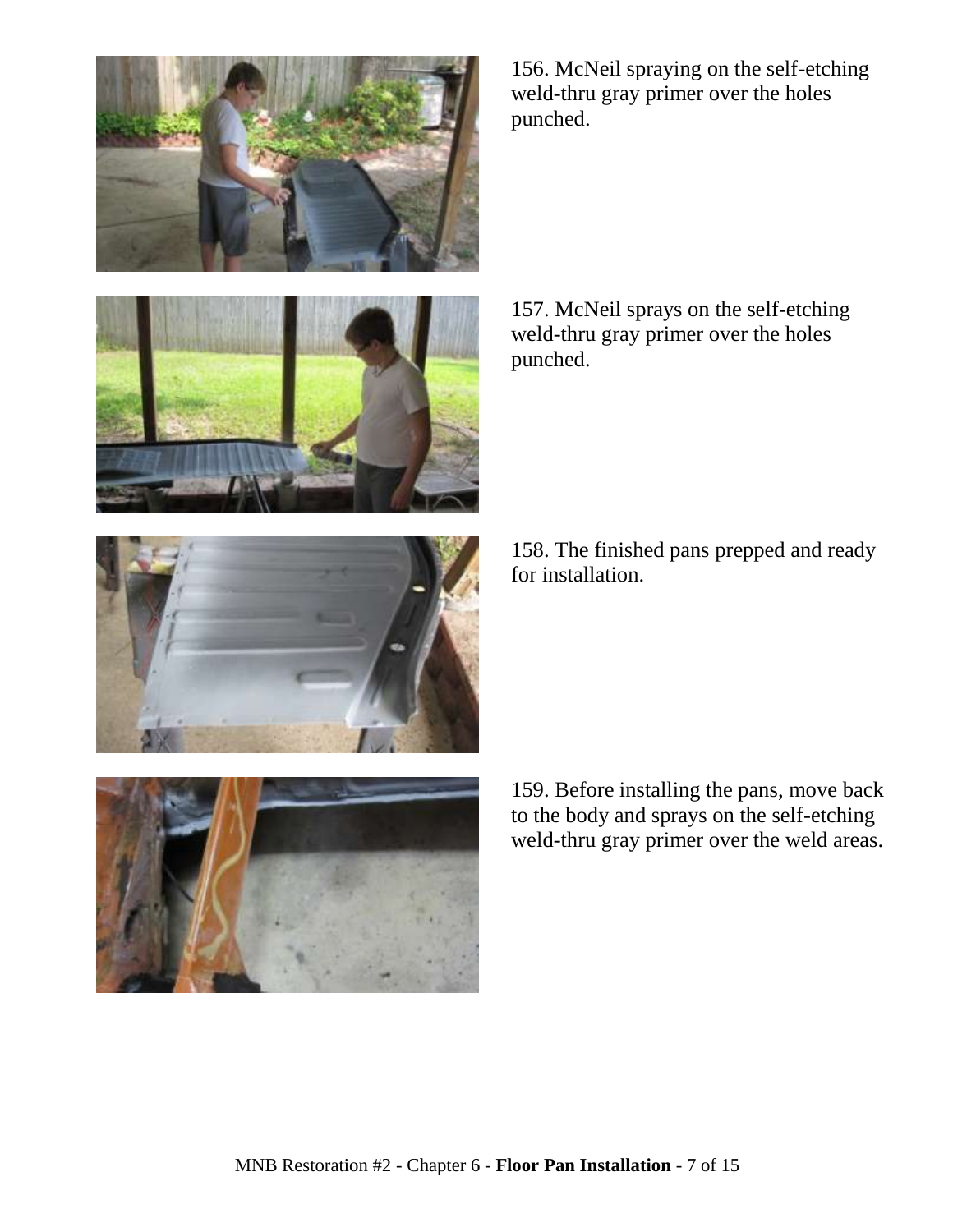

160. Disconnect the steering shaft and the horn wire using two 14MM wrenches.

Note: I went on and removed the bolts that I loosen in steps 53, 54 and 91 since I decided that I may raise the car a little more than I had originally planned.

161. I did not disconnect the break lines at this time since they were slip on type, but I will keep checking on this as I raise the car.

*(Work on this section - 2 hours)*

162. Jack up the car and put the jack-stands

on concrete blocks and under the bumper support as shown.

163. Then lower the car. The chassis dropped about 4 to 5" in the rear and about 3/4 of an inch in the front.

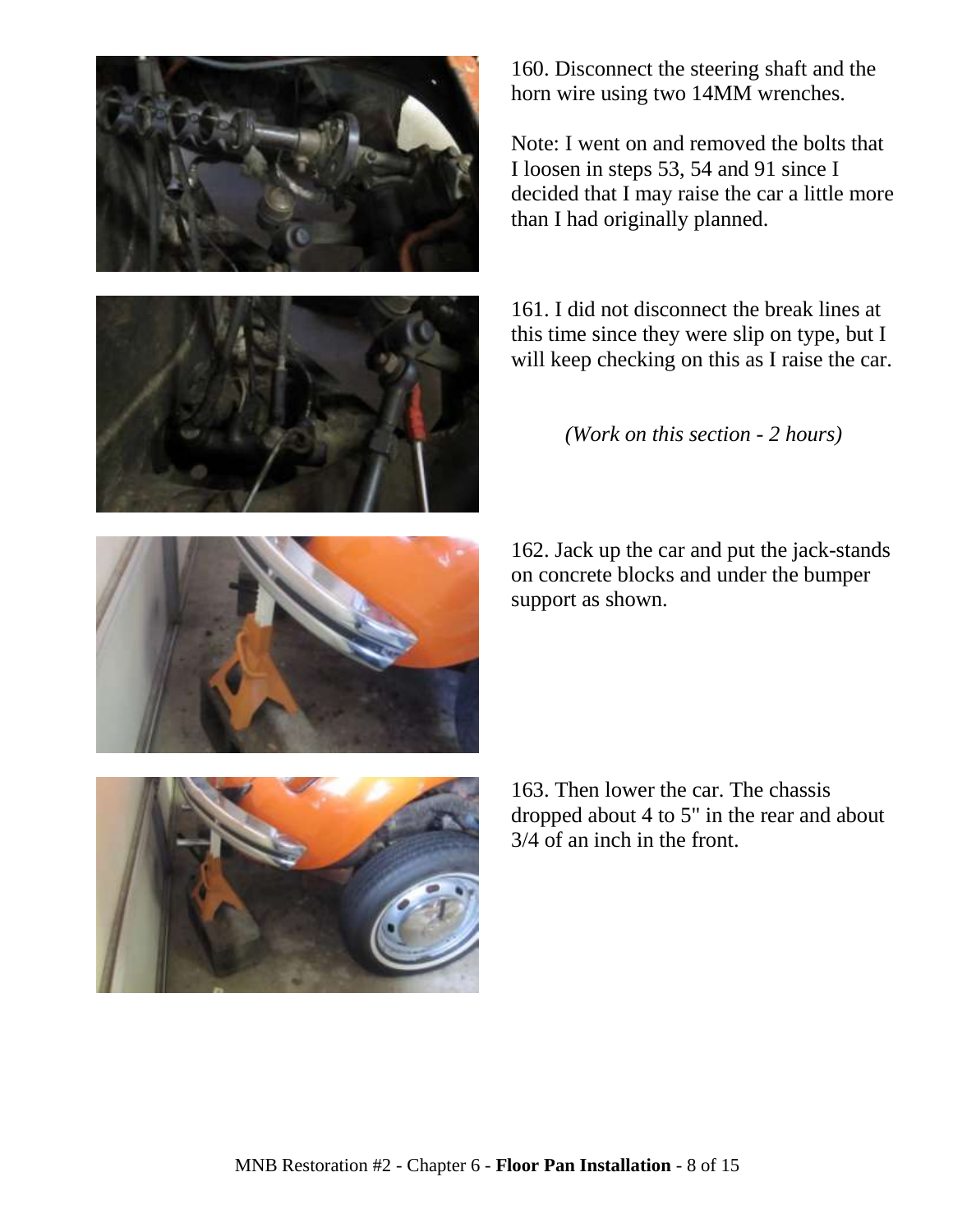

165. You can see the chassis is separated from the body about 4 to 5 inches. The front is only about 3/4".

166. I slid the passenger pan under the body for a trial fit.

167. To keep from warping the body on a convertible shut and lock the doors. Use a ladder to climb in and out of the car. This would not be necessary on a sedan.







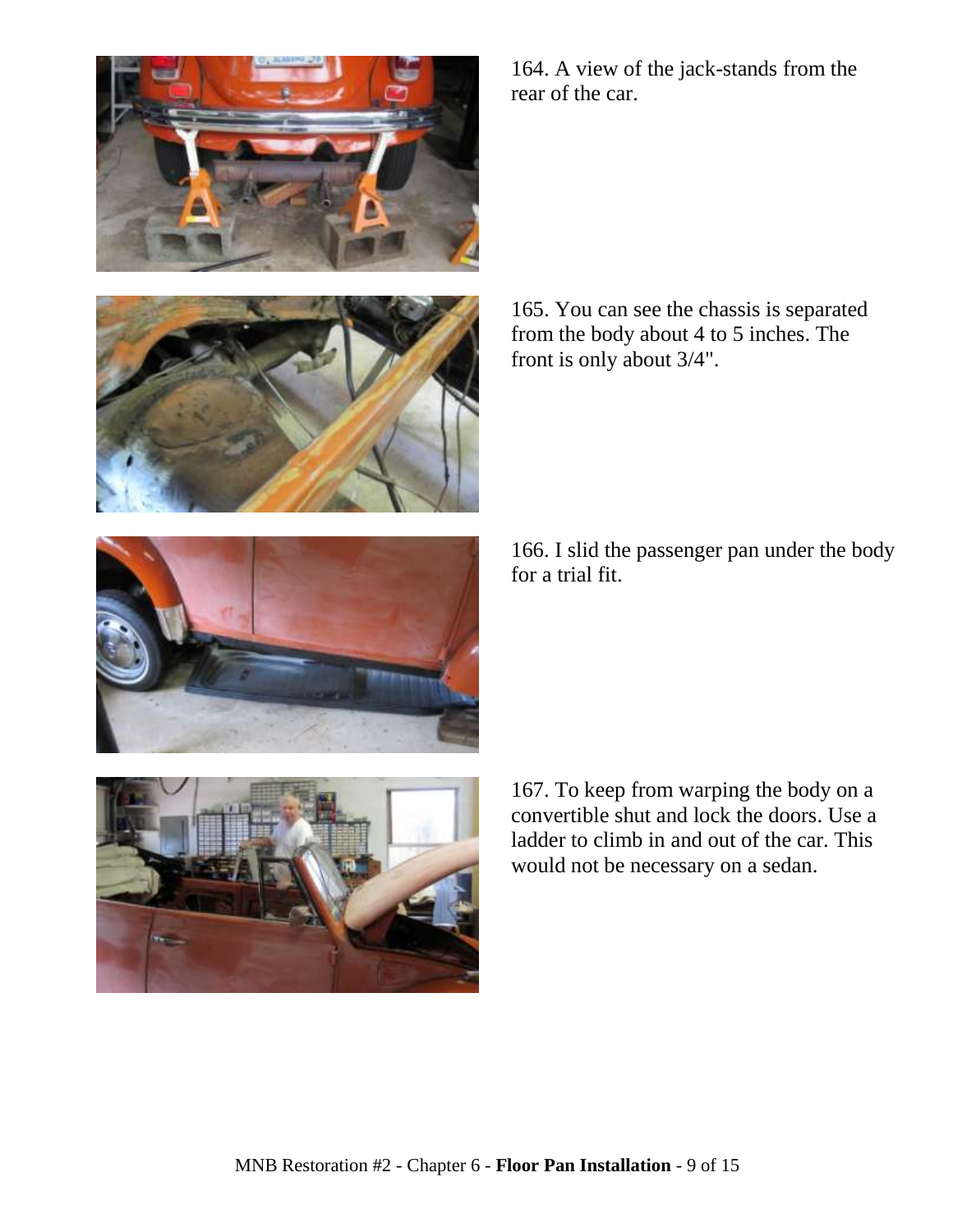





corner that had to be removed.

170. I cut most of the material out, but ended up cutting about 1/4 inch off of the right corner of the right pan and 1/2 inch off the left corner of the left pan, to make it work.



171. The passenger pan slid into place over the rack on the frame in the rear.

168. Climbing in and out of the car got old, but I survived.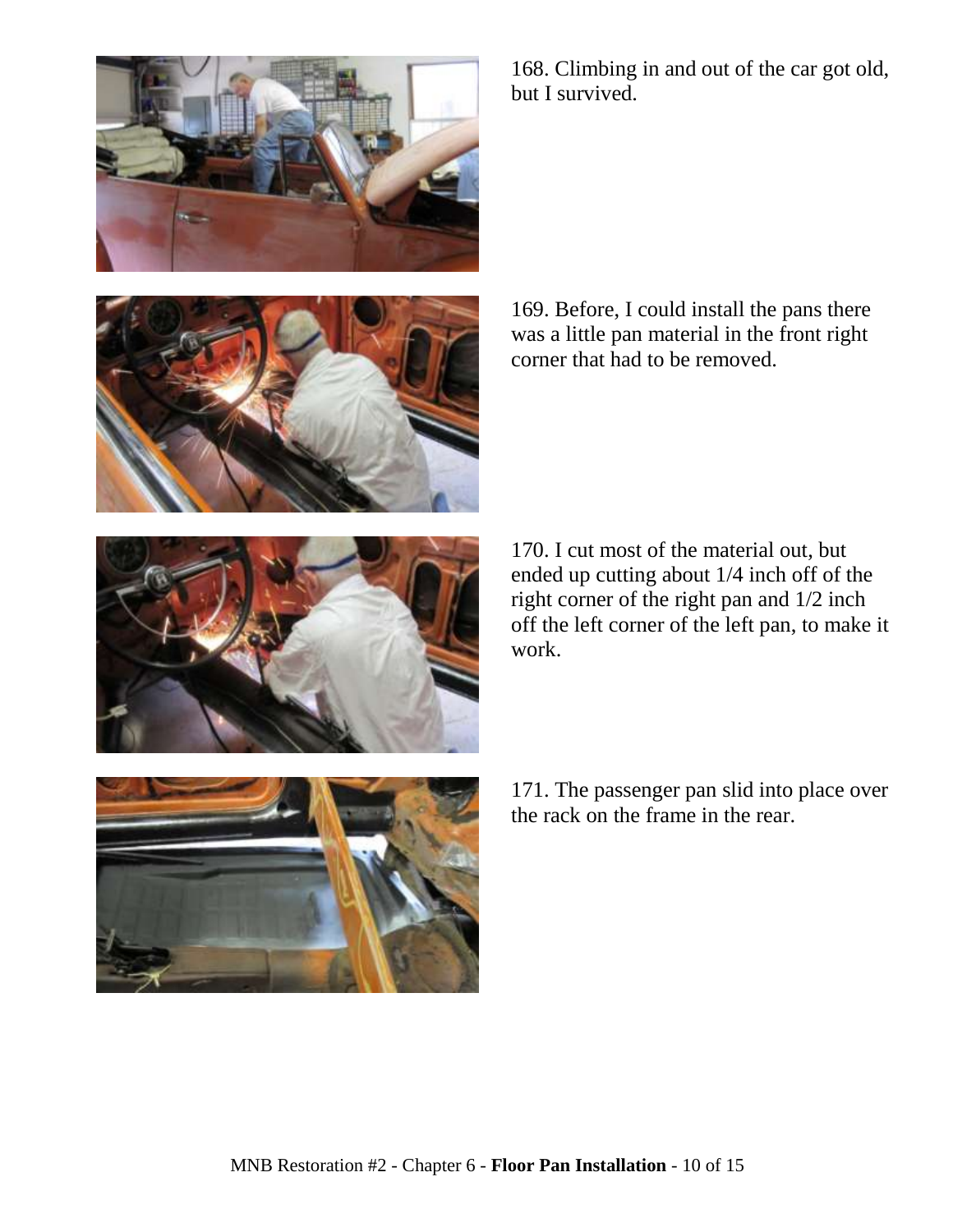



172. Note: This is a test fit. It's hard to tell exact fit, until the body is lowered to the chassis.

173. A view of the weld side on the front portion during the test fit, prior to lowering the body in place.

174. A view of the weld side on the rear portion prior to lowering the body in place. Now move to the driver side pan.

*(Work on this section - 2 hours)*



175. Disconnect the brake line to the rear of the driver side floor pan, with a 11mm

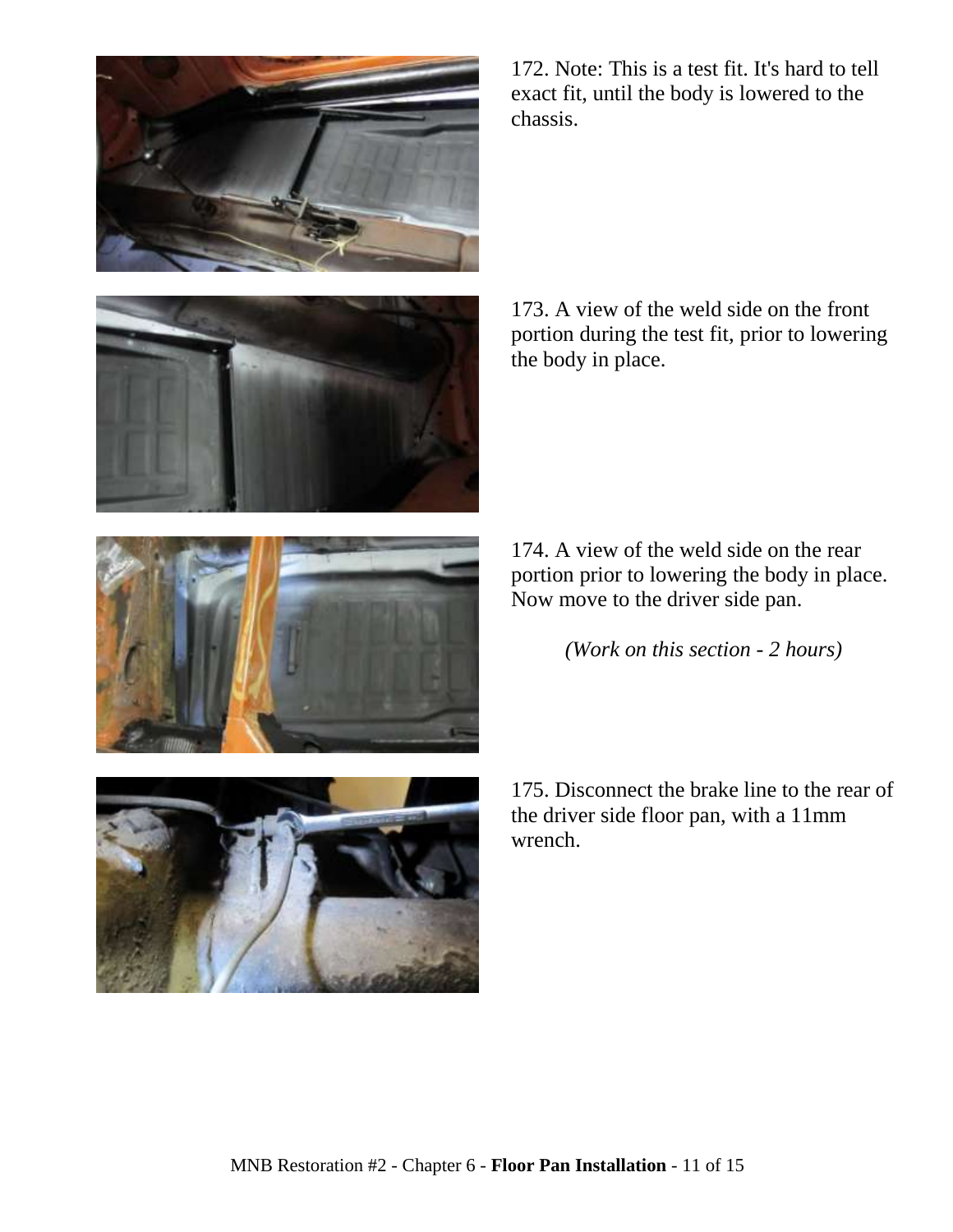





177. Both pans are now in place for a test fit, but not connected. The body was lowered back down on the chassis, but not all the way. The brake line was pushed through the pan hole and reconnected. No bolts installed yet.

*(Work on this section - 2 hours)*

178. Raise the car again and put the car on jack-stands so you can install the chassis seal between the pan and the body.



179. My seals came without bolts holes cut, and I did not have a punch large enough so I sharpened one end of a 1/2" diameter pipe sleeve to make a punch. I am not strong enough to push the point of the floor pan bolts through the rubber.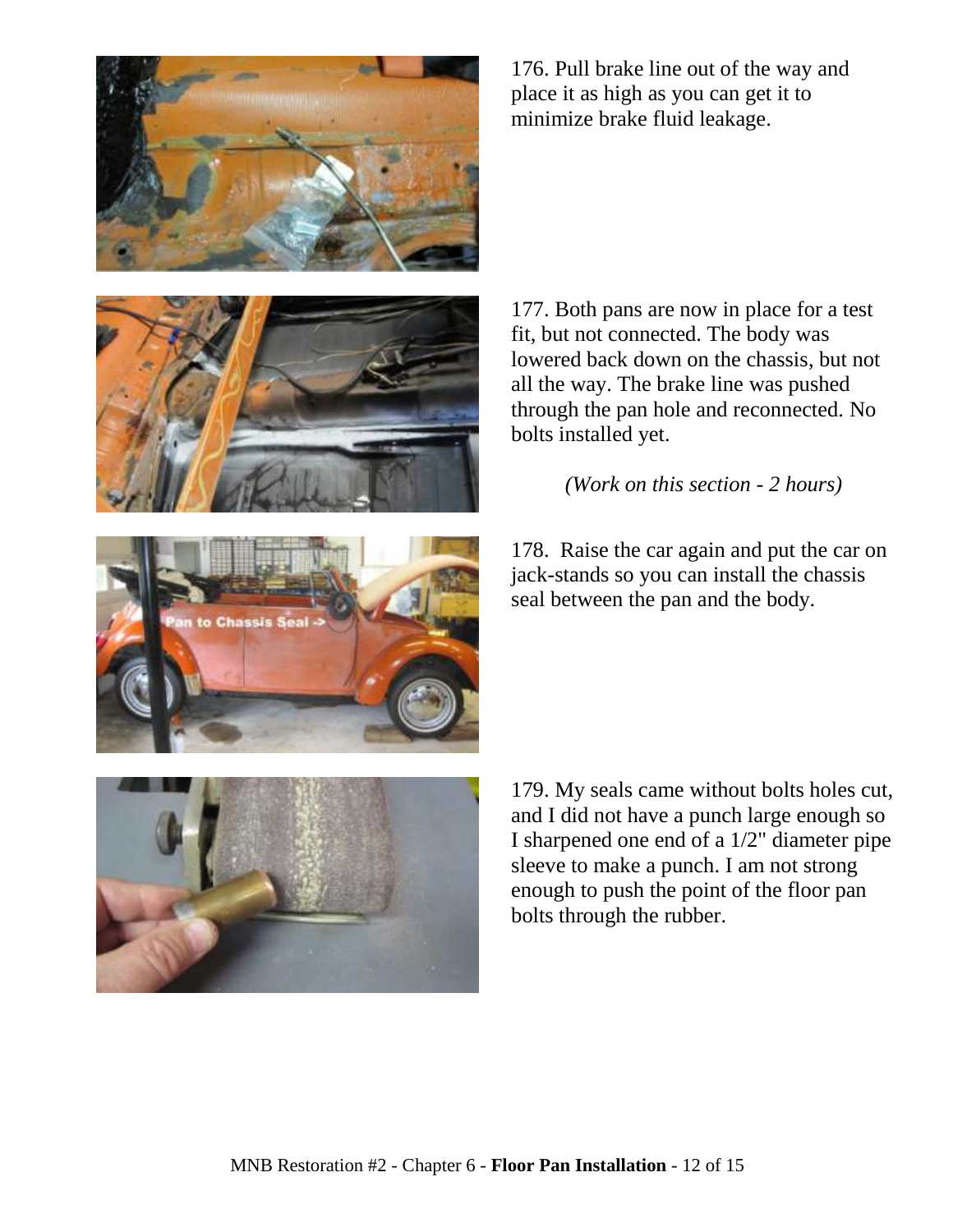

180. With sleeve and hammer I was able to cut the holes as shown. But, it is better to use a steel sleeve rather than the copper sleeve I used.



181. On the next side, I used a razor blade knife and cut the holes in the pan molding for the bolts, as shown.



182. Finally, I was able to get the pan to lay generally flat so I could start installing the body bolts.



183. I started with the rear body bolts behind the rear fenders using a 17MM socket.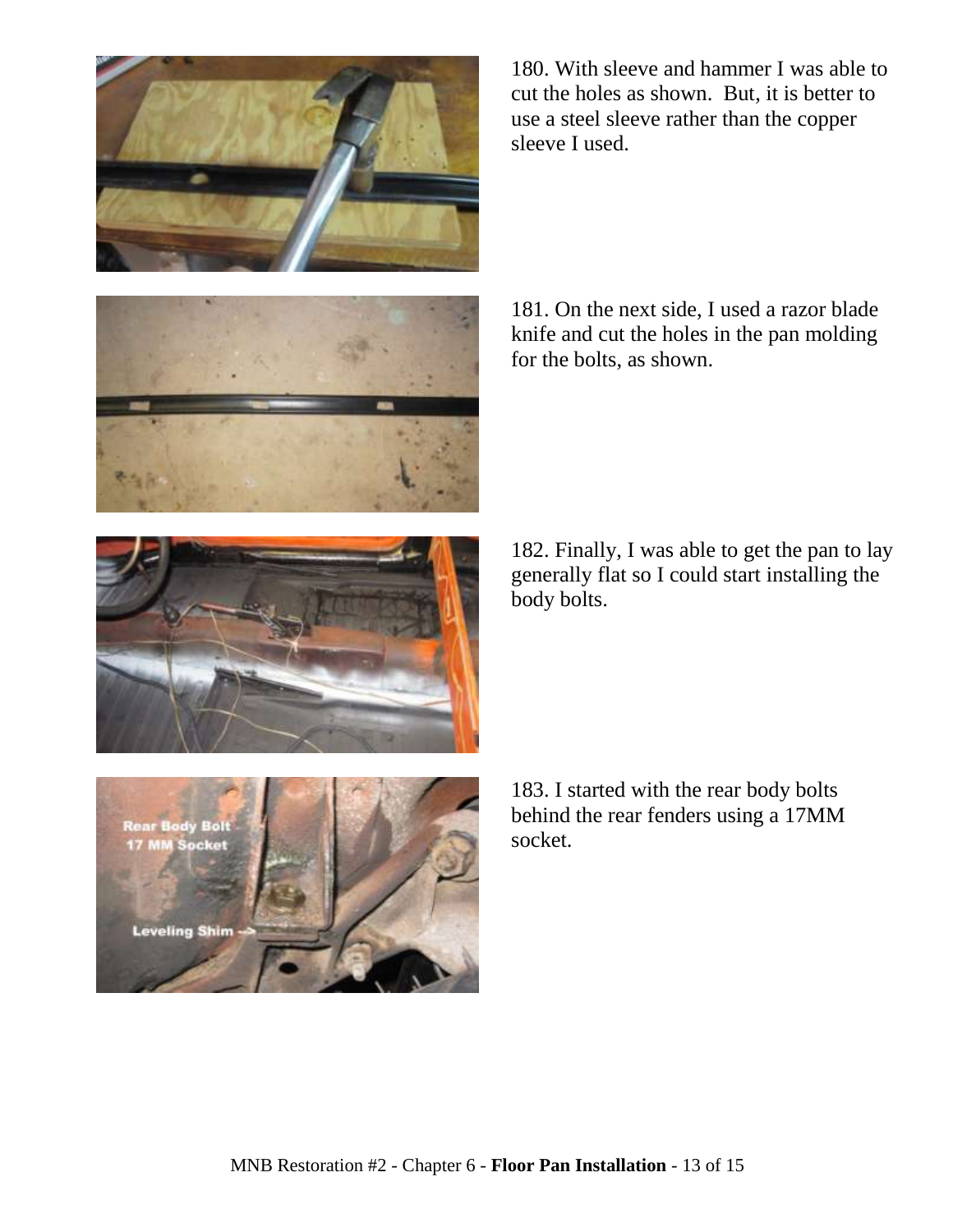





*(Work on this section - 5 hours)*

185. As you can see the factory hole did not match up with the body bolt hole so I had to drill/cut an adjacent hole. This was very time consuming with the pan on the body. I have gone back to step 137 and suggested that you make these holes oblong prior to installing the pans. Or you can install the pans, mark them, and remove them, to cut the holes and then re-install the pans.



186. The spot weld removal bit seems to work best in drilling the adjacent holes but this process was not easy.



187. To make sure I did not have any paint or debris in the bolts holes I sprayed the hole with lubricating oil and ran a metric 8 x 1.25 tap in each holes to repair the threads. Note: One bolt, the third back from the front on the driver side, appeared to be oversized, apparently from the first restoration, so use a 15MM socket on this bolt, and if it is ever removed, put it back in the same position.